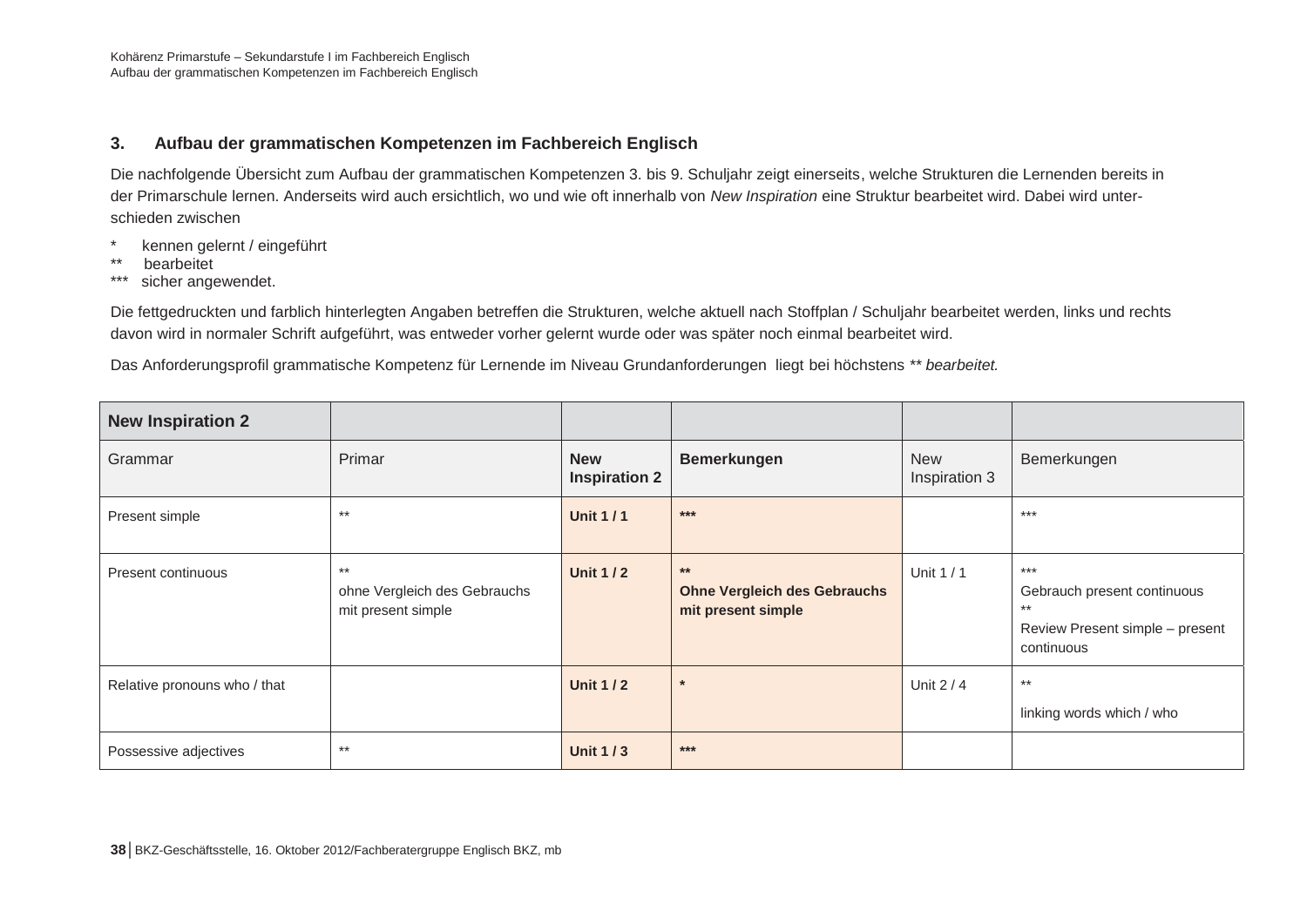| <b>New Inspiration 2</b>                    |                                           |                                    |                      |                             |                                                               |
|---------------------------------------------|-------------------------------------------|------------------------------------|----------------------|-----------------------------|---------------------------------------------------------------|
| Grammar                                     | Primar                                    | <b>New</b><br><b>Inspiration 2</b> | <b>Bemerkungen</b>   | <b>New</b><br>Inspiration 3 | Bemerkungen                                                   |
| Possessive<br>pronouns                      |                                           | <b>Unit 1/3</b>                    | $\ast$               |                             |                                                               |
| Possessive<br>'s and s'                     | $\star$<br>ohne s'                        | <b>Unit 1/3</b>                    | $***$                |                             |                                                               |
| Comparative and superlative<br>adjectives   | SZ + UR kein Thema<br>** (NW, OW, LU, ZG) | <b>Unit 2/1</b>                    | $***$                |                             |                                                               |
| Should and shouldn't                        |                                           | <b>Unit 2/2</b>                    | $***$                | Unit 3 / 3                  |                                                               |
| Preposition of place                        | $***$                                     | <b>Unit 2/2</b>                    | $***$                |                             |                                                               |
| Verb/preposition + gerund                   | $\star$                                   | <b>Unit 2/3</b>                    | $\star\star$         | Unit 2 / 1                  | $***$<br>bekannte Präpositionen<br>$**$<br>Neue Präpositionen |
| Past simple: affirmative an nega-<br>tive   | $\star$                                   | <b>Unit 3/1</b>                    | $\star\star$         | Unit 1 / 2                  | $***$                                                         |
| Past simple: questions and short<br>answers | $\star$                                   | <b>Unit 3/2</b>                    | $\star\star$         | Unit 1 / 2                  | $***$                                                         |
| Adverbial phrases of time                   | $\star$                                   | <b>Unit 3/2</b>                    | $***$                |                             |                                                               |
| Past continuous                             |                                           | Unit $3/3$                         | $\star\star$<br>Form | Unit 1 / 3                  | $***$<br>Form                                                 |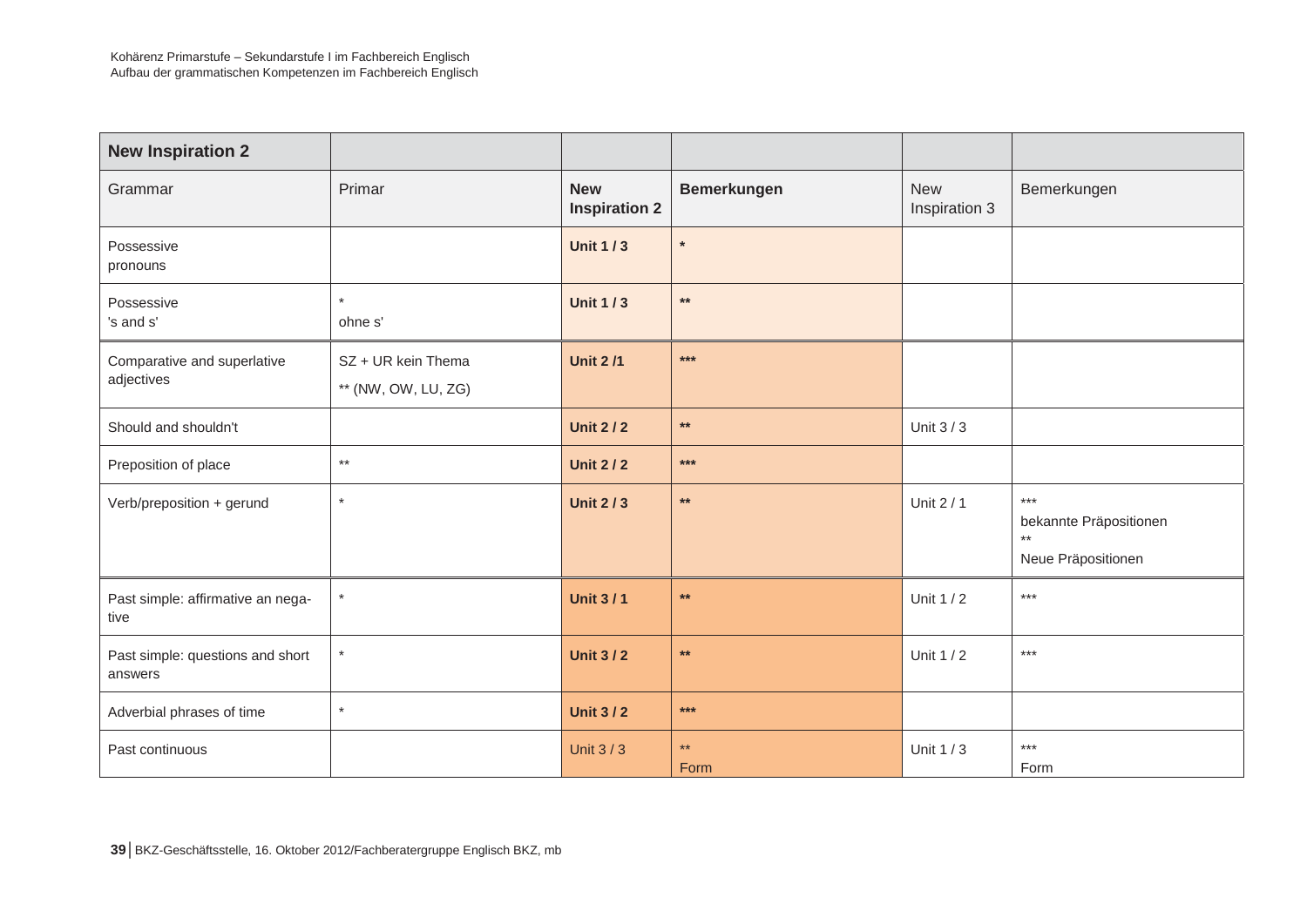| <b>New Inspiration 2</b>  |                 |                                    |                                            |                             |                                                                      |
|---------------------------|-----------------|------------------------------------|--------------------------------------------|-----------------------------|----------------------------------------------------------------------|
| Grammar                   | Primar          | <b>New</b><br><b>Inspiration 2</b> | <b>Bemerkungen</b>                         | <b>New</b><br>Inspiration 3 | Bemerkungen                                                          |
|                           |                 |                                    | Vergleich des Gebrauchs mit past<br>simple |                             | $***$<br>Vergleich des Gebrauchs mit past<br>simple                  |
| Why? because              | $\star$         | <b>Unit 3/3</b>                    | $***$                                      | Unit 5/4                    | so+because                                                           |
| Going to: future          | $*$ UR + SZ     | <b>Unit 4/1</b>                    | $**$<br>kein Vergleich                     | Unit $4/2$                  | $***$<br>Form<br>$^{\star\star}$<br>Vergleich mit will, won't, shall |
| Will / won't              | * NW, OW, ZG    | <b>Unit 4/2</b>                    | $**$<br>kein Vergleich                     | Unit $4/2$                  | $***$<br>Form<br>$^{\star\star}$<br>Vergleich mit going to           |
| Adverbs of manner         |                 | <b>Unit 4/3</b>                    | $\star\star$                               |                             |                                                                      |
| Present continuous future |                 | <b>Unit 5/1</b>                    | $\star$                                    |                             |                                                                      |
| Sequencing adverbs        | $^{\star\star}$ | <b>Unit 5/1</b>                    | $***$                                      | Unit 7 / 4                  | $***$                                                                |
| Object pronouns           | $^{\star\star}$ | <b>Unit 5/3</b>                    | $\star\star$                               | Unit $2/2$<br>Unit 7 / 1    | $***$<br>$***$                                                       |
| Verb + object             | $^{\star\star}$ | <b>Unit 5/3</b>                    | $\star\star$                               | Unit $2/2$<br>Unit 7 / 1    | $***$<br>$***$                                                       |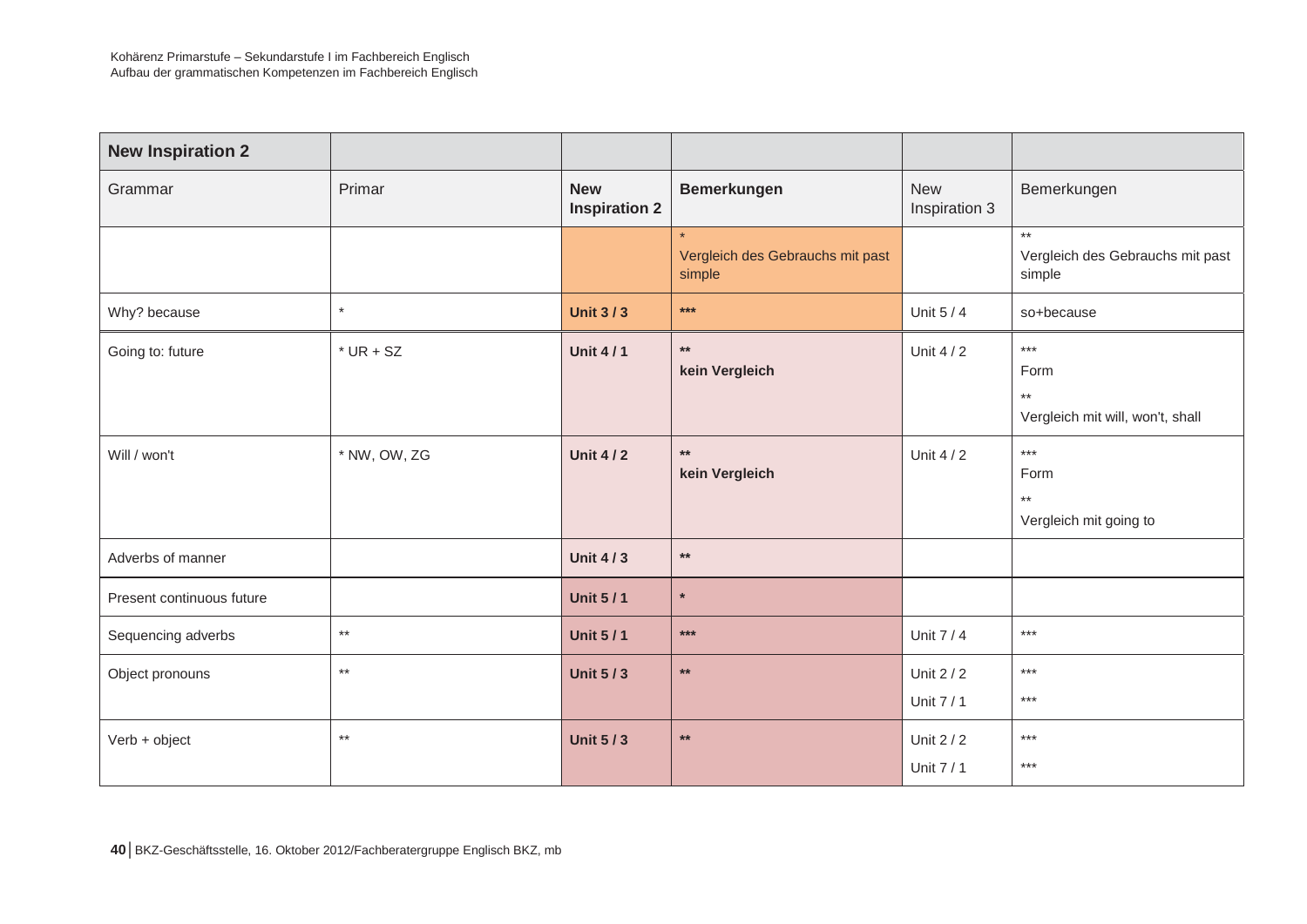| <b>New Inspiration 2</b>                           |         |                                    |                    |                             |                 |
|----------------------------------------------------|---------|------------------------------------|--------------------|-----------------------------|-----------------|
| Grammar                                            | Primar  | <b>New</b><br><b>Inspiration 2</b> | <b>Bemerkungen</b> | <b>New</b><br>Inspiration 3 | Bemerkungen     |
| Prepositions of direction                          | $***$   | <b>Unit 5/3</b>                    | $***$              |                             |                 |
| Some + any                                         | $\star$ | <b>Unit 5/2</b>                    | $***$              |                             |                 |
| How much / how many (counta-<br>bles/uncountables) |         | <b>Unit 5/2</b>                    | $***$              |                             |                 |
| Can / could                                        | $*$ / - | <b>Unit 5/3</b>                    | ** $/$ *           | Unit 3 / 1                  | *** / **        |
|                                                    |         |                                    |                    | Unit $4/1$                  | *** $/$ **      |
| Present perfect (just)                             |         | <b>Unit 6/1</b>                    | $\star$            | Unit 5 / 1                  | $^{\star\star}$ |
| Present perfect ever / never                       |         | <b>Unit 6/2</b>                    | $\star$            | Unit 5 / 2                  | $^{\star\star}$ |
| Indefinite pronouns and adverbs                    |         | <b>Unit 6/2</b>                    | $\star$            |                             |                 |
| Too much / too many / not enough                   |         | <b>Unit 6/3</b>                    | $***$              |                             |                 |
| Must / mustn't                                     | $\star$ | <b>Unit 7/1</b>                    | ** $/$ *           | Unit $3/2$                  | *** $/$ **      |
| Have to / don't have to                            |         | <b>Unit 7/2</b>                    | $**$               | Unit $3/2$                  | $***$           |
| Participle adjectives in -ed/-ing                  |         | <b>Unit 7/3</b>                    | $\star$            |                             |                 |
| Want to / would like to / I'd rather               |         | <b>Unit 7/3</b>                    | *** $/$ ** $/$ *   |                             |                 |
| Infinitive of purpose                              |         | <b>Unit 8/1</b>                    | $\star\star$       | Unit 2 / 2                  | $***$           |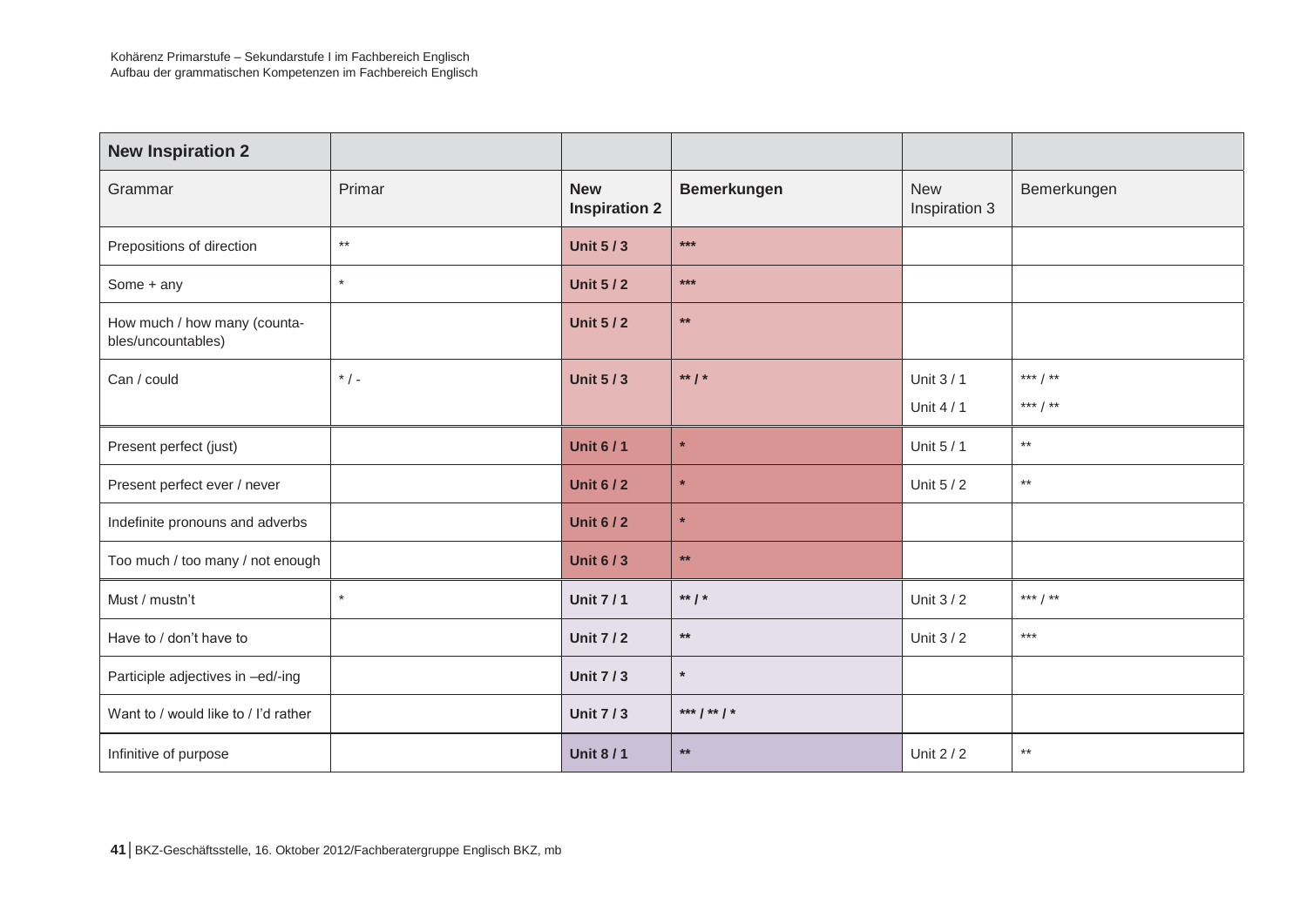| <b>New Inspiration 2</b>   |        |                                    |             |                             |             |
|----------------------------|--------|------------------------------------|-------------|-----------------------------|-------------|
| Grammar                    | Primar | <b>New</b><br><b>Inspiration 2</b> | Bemerkungen | <b>New</b><br>Inspiration 3 | Bemerkungen |
| Conditional with if / when |        | <b>Unit 8/2</b>                    |             | Unit $4/3$                  | $**$        |
| Questions tags with be     |        | <b>Unit 8/3</b>                    |             | Unit $8/3$                  | $**$        |

| <b>New Inspiration 3</b>        |                                                                    |                             |                                                                                                              |                                    |                                                                                                                |
|---------------------------------|--------------------------------------------------------------------|-----------------------------|--------------------------------------------------------------------------------------------------------------|------------------------------------|----------------------------------------------------------------------------------------------------------------|
| Grammar                         | Primar                                                             | <b>New</b><br>Inspiration 2 | Bemerkungen                                                                                                  | <b>New</b><br><b>Inspiration 3</b> | <b>Bemerkungen</b>                                                                                             |
| Present tense review            | $***$<br>ohne Vergleich des Gebrauchs<br>von simple und continuous | Unit 1 / 1                  | $***$<br>present simple<br>$***$<br>present continuous<br>Ohne Vergleich des Gebrauchs<br>mit present simple | <b>Unit 1/1</b>                    | $***$<br><b>Gebrauch present continuous</b><br>$***$<br><b>Review Present simple - pre-</b><br>sent continuous |
| Adverbial phrases of frequency  |                                                                    |                             |                                                                                                              | <b>Unit 1/1</b>                    | $***$                                                                                                          |
| Past simple review              | $\star$                                                            | Unit $3/1+2$                | $***$                                                                                                        | <b>Unit 1/2</b>                    | $***$                                                                                                          |
| Past simple and past continuous |                                                                    | Unit $3/3$                  | $***$<br>Form past continuous<br>Vergleich des Gebrauchs mit past<br>simple                                  | <b>Unit 1/3</b>                    | $***$<br>Form past continuous<br>$**$<br>Vergleich des Gebrauchs mit<br>past simple                            |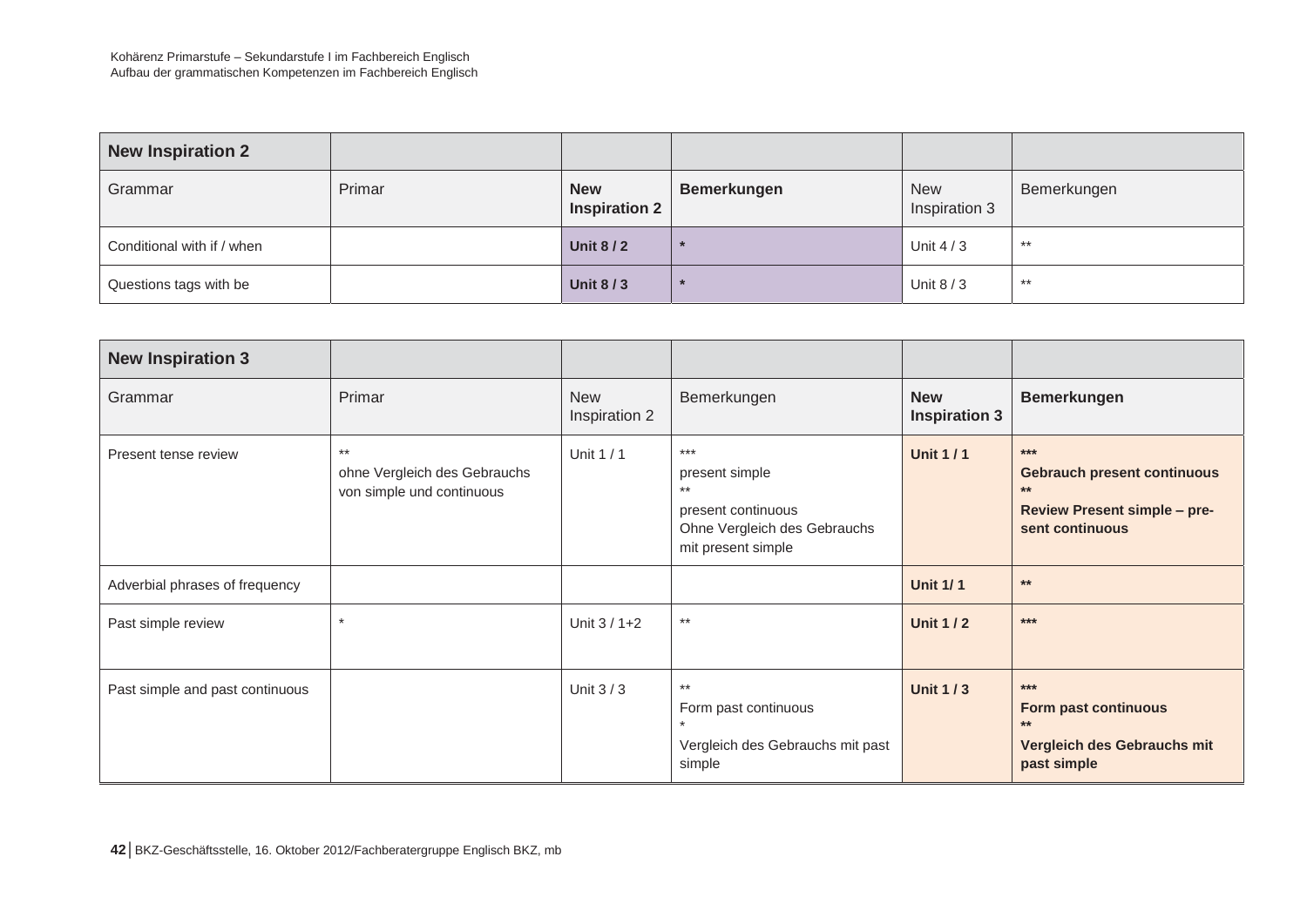| <b>New Inspiration 3</b>                      |                                           |                             |                                                     |                                    |                                                                                   |
|-----------------------------------------------|-------------------------------------------|-----------------------------|-----------------------------------------------------|------------------------------------|-----------------------------------------------------------------------------------|
| Grammar                                       | Primar                                    | <b>New</b><br>Inspiration 2 | Bemerkungen                                         | <b>New</b><br><b>Inspiration 3</b> | <b>Bemerkungen</b>                                                                |
| Verb / Preposition + gerund                   | $\star$                                   | Unit $2/3$                  | $^{\star\star}$                                     | <b>Unit 2/1</b>                    | $***$<br>bekannte Präpositionen<br>$**$<br><b>Neue Präpositionen</b>              |
| So/nor + auxiliary verbs                      |                                           |                             |                                                     | <b>Unit 2/1</b>                    | $\star$                                                                           |
| Verb (+ object) + infinitive                  | $***$<br>verb + object without infinitive | Unit 5 / 2                  | $^{\star\star}$<br>verb + object without infinitive | <b>Unit 2/2</b>                    | $***$<br>verb + object without infinitive<br>$**$<br>Verb (+ object) + infinitive |
| Present simple passive                        |                                           |                             |                                                     | <b>Unit 2/3</b>                    | $**$                                                                              |
| Must and can't<br>Could, may and might        |                                           |                             |                                                     | <b>Unit 3/1</b>                    | $***$                                                                             |
| Must and mustn't / can't                      | $\star$<br>Unit 8                         | Unit 7 / 1                  | $^{\star\star}$<br>must / mustn't                   | <b>Unit 3/2</b>                    | $***$                                                                             |
| 1.1.1.1.1<br>Have to / don't have<br>to       |                                           | Unit 7 / 2                  | $^{\star\star}$                                     | <b>Unit 3/2</b>                    | $***$                                                                             |
| Reflexive pronouns                            |                                           |                             |                                                     | <b>Unit 3/2</b>                    | $*1**$                                                                            |
| Should / ought to /<br>1.1.1.1.2<br>shouldn't |                                           | Unit 2 / 2                  | $***$<br>should / shouldn't                         | <b>Unit 3/3</b>                    | *** should / shouldn't<br>** ought to                                             |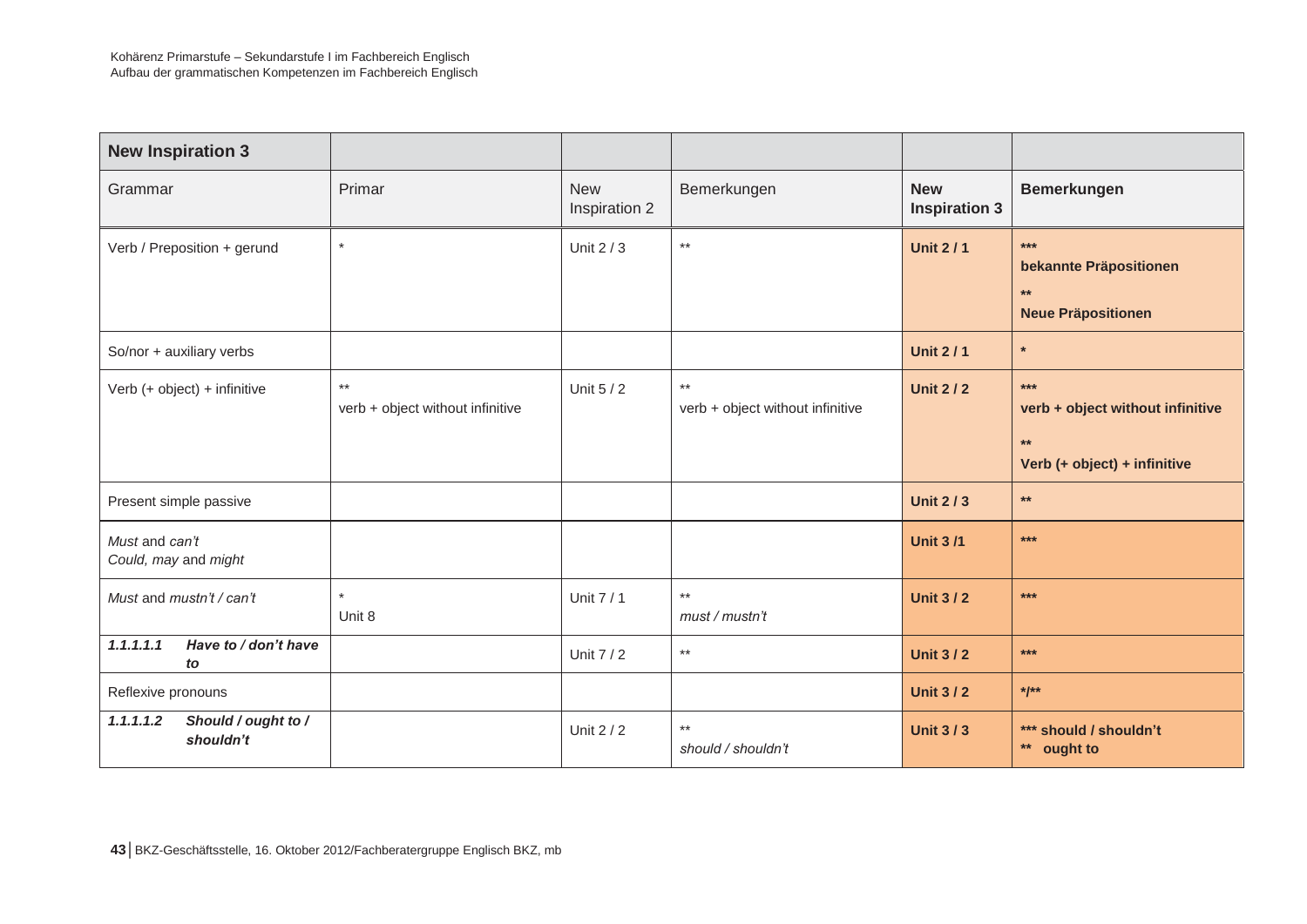| <b>New Inspiration 3</b>                           |                                         |                             |                                               |                                    |                                                                                     |
|----------------------------------------------------|-----------------------------------------|-----------------------------|-----------------------------------------------|------------------------------------|-------------------------------------------------------------------------------------|
| Grammar                                            | Primar                                  | <b>New</b><br>Inspiration 2 | Bemerkungen                                   | <b>New</b><br><b>Inspiration 3</b> | <b>Bemerkungen</b>                                                                  |
| 1.1.1.1.3<br><b>Had better</b>                     |                                         |                             |                                               | <b>Unit 3/3</b>                    | $**$                                                                                |
| Adjective + infinitive                             |                                         |                             |                                               | <b>Unit 3/3</b>                    | $\star\star$                                                                        |
| Verbs of perception + present<br>participle        |                                         |                             |                                               | <b>Unit 4/1</b>                    | $\star\star$                                                                        |
| Can / could + verbs of perception                  |                                         | Unit 5 / 3                  | $***$<br>can / could for requests             | <b>Unit 4/1</b>                    | $***$                                                                               |
| Future review:<br>shall / going to<br>will / won't | $\star$<br>Unit 10<br>going to - future | Unit $4/1$<br>Unit 4 / 2    | $^{\star\star}$                               | <b>Unit 4/2</b>                    | $***$                                                                               |
| First conditional                                  |                                         | Unit 8 / 2                  | $^{\star\star}$<br>Conditional with if / when | <b>Unit 4/3</b>                    | $***$                                                                               |
| Present perfect with<br>just, already and yet      |                                         | Unit 6 / 1                  | $***$<br>Present perfect with just            | <b>Unit 5/1</b>                    | $***$<br>Present perfect with just<br>$**$<br>Present perfect with already /<br>yet |
| Present perfect with<br>ever and never             |                                         | Unit 6 / 2                  | $***$<br>Present perfect with<br>ever / never | <b>Unit 5/2</b>                    | $***$                                                                               |